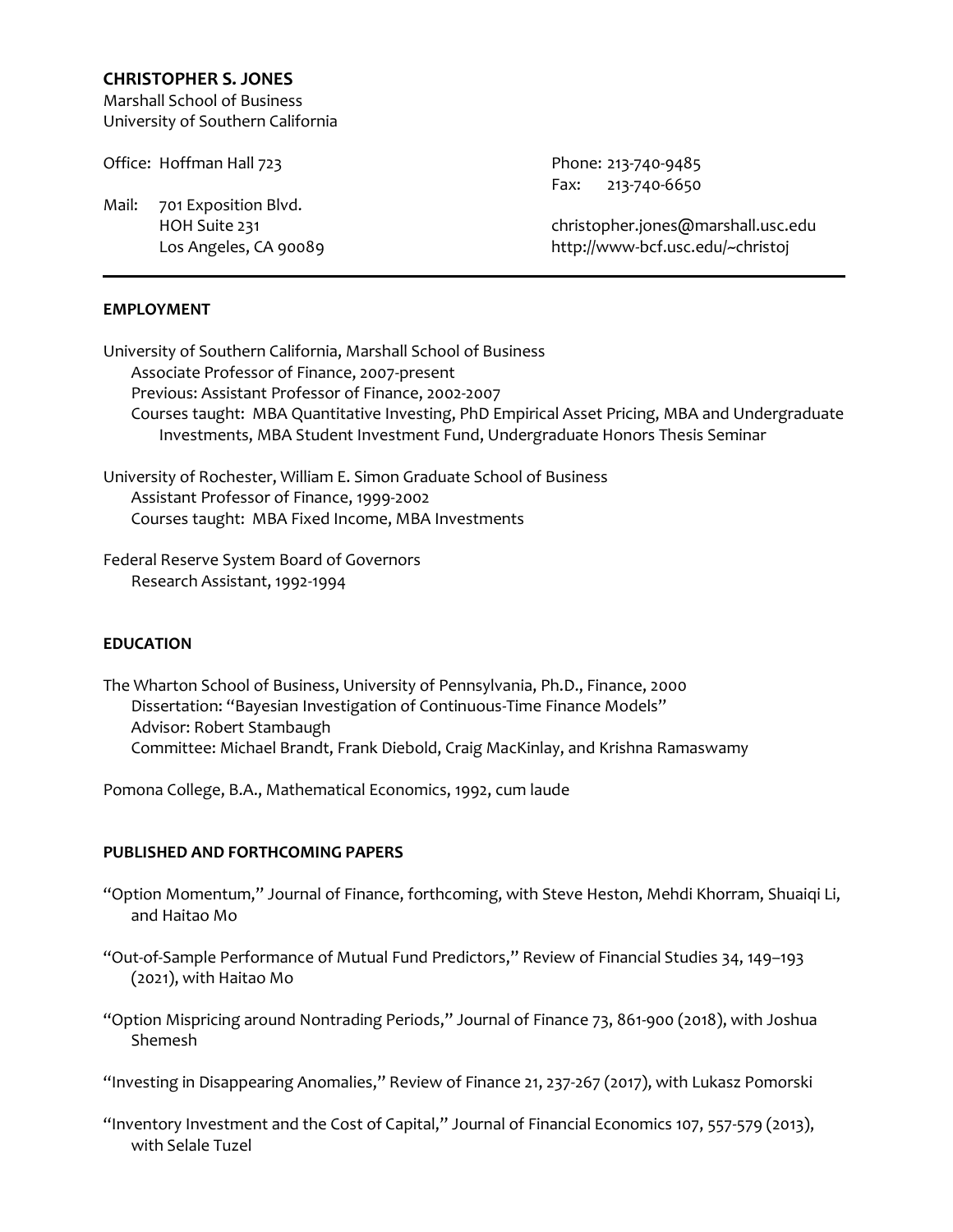"New Orders and Asset Prices," Review of Financial Studies 26: 115-157 (2013), with Selale Tuzel

- "Can Interest Rate Volatility be Extracted from the Cross Section of Bond Yields? An Investigation of Unspanned Stochastic Volatility," Journal of Financial Economics 94: 47-66 (2009), with Pierre Collin-Dufresne and Bob Goldstein.
- "Identification of Maximal Affine Term Structure Models," Journal of Finance 63: 743-795 (2008), with Pierre Collin-Dufresne and Bob Goldstein.
- "A Nonlinear Factor Analysis of S&P 500 Index Option Returns," Journal of Finance 61: 2325-2363 (2006).
- "Forecasting Volatility with Range-Based EGARCH Models," Journal of Business and Economic Statistics 24: 470-486 (2006), with Michael Brandt.
- "Mutual Fund Performance with Learning Across Funds," Journal of Financial Economics 78: 507-552 (2005), with Jay Shanken.
- "Bayesian Range-Based Estimation of Stochastic Volatility Models," Finance Research Letters 2: 201- 209 (2005), with Michael Brandt.
- "Nonlinear Mean Reversion in the Short-Term Interest Rate," Review of Financial Studies 16: 793-843  $(2003).$
- "The Dynamics of Stochastic Volatility: Evidence from Underlying and Options Markets," Journal of Econometrics 116: 181-224 (2003).
- "Extracting Factors from Heteroskedastic Asset Returns," Journal of Financial Economics 62: 293-325 (2001).
- "The Predictive Failure of the Baba, Hendry and Starr Model of M1," Journal of Economics and Business 50: 477-507 (1998), with Gregory Hess and Richard Porter.

"The Interest Sensitivity of Wealth in the Life Cycle Model," Economics Letters 46: 321-325 (1994).

# **WORKING PAPERS**

"Very Noisy Option Prices and Inferences Regarding the Volatility Risk Premium," with Jefferson Duarte and Junbo Wang

- "Asset Prices and Time-Varying Persistence of Consumption Growth," with Sungjune Pyun
- "Do Option Prices Forecast Aggregate Stock Returns?," with Haitao Mo and Tong Wang
- "Implied Variance and Market Index Reversal," with Sungjune Pyun and Tong Wang

"The Term Structure of Equity Implied Volatility," with Tong Wang

"Bayesian Estimation of Continuous-Time Finance Models"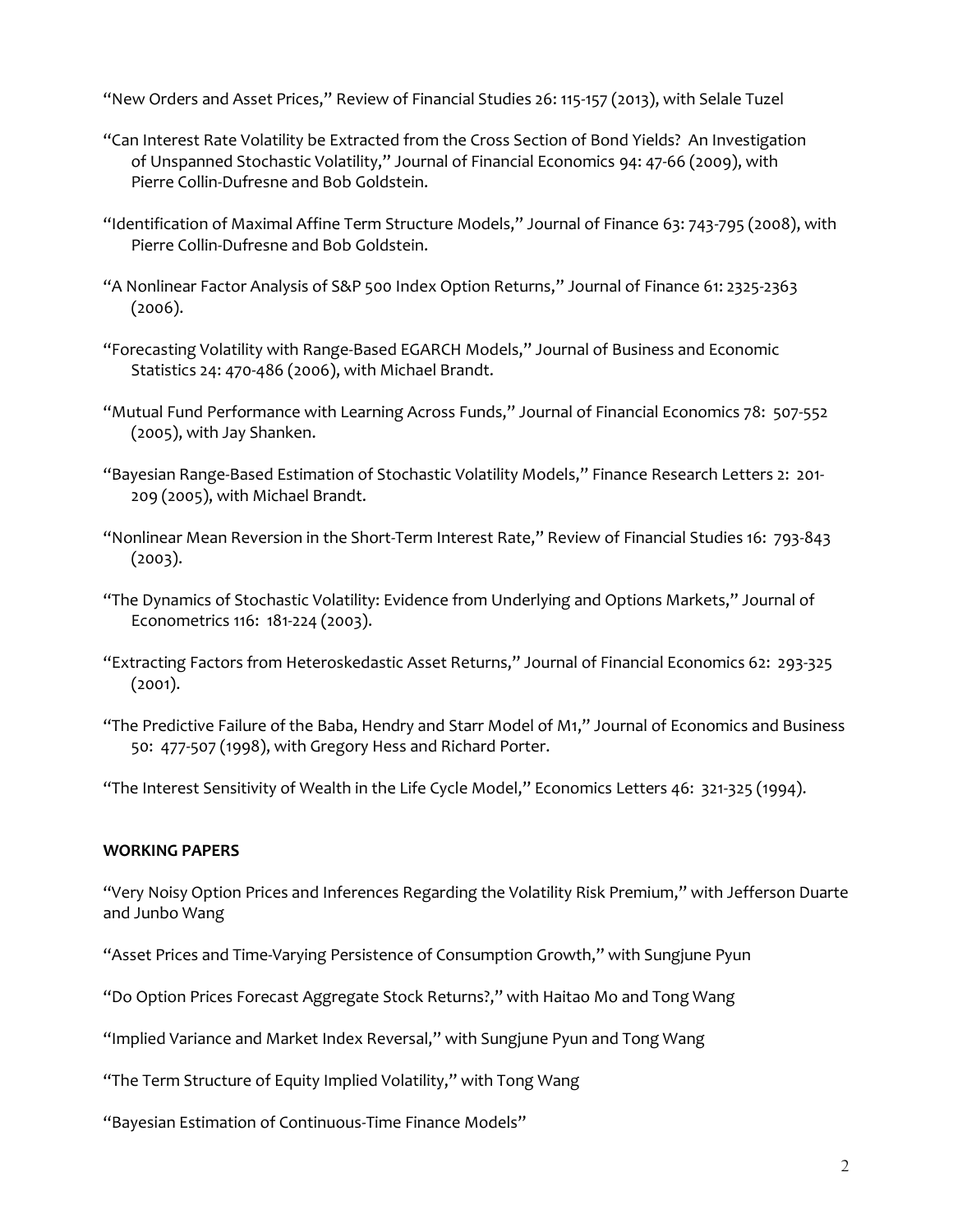### **INVITED PRESENTATIONS**

1998: Western Finance Association, Econometric Society, Lehman Brothers 1999: NYU, University of Rochester, Duke University, University of California at Berkeley, Columbia University, Federal Reserve Board 2000: Western Finance Association, Econometric Society, McGill University, Duke University 2001: Econometric Society, European Finance Association, Arizona State University 2002: American Finance Association, Econometric Society, CIREQ-CIRANO, University of Southern California, University of California at Irvine, London School of Economics 2003: Western Finance Association, Econometric Society, Financial Management Association, University of Minnesota, University of British Columbia 2004: University of Chicago, University of Washington, University of North Carolina 2005: University of Arizona, Brigham Young University 2006: University of Colorado, Tulane University 2007: Boston College, University of Amsterdam, Erasmus University, Imperial College 2008: Econometric Society 2009: Western Finance Association\*, CIREQ-CIRANO, Financial Management Association\*, Ohio State University, Wharton 2010: American Finance Association, Claremont McKenna College 2011: Western Finance Association\* 2016: USC/UCLA Finance Day, Financial Management Association\* 2017: Midwest Finance Association\*, McGill-HEC Winter Finance Workshop, IFSID Sixth Conference on Derivatives\*, Northern Finance Association\*, Society for Financial Studies Cavalcade 2018: Brigham Young University, Midwest Finance Association (2 papers), Society for Financial Studies Cavalcade\*, World Symposium on Investment Research\* 2019: University of Calgary, Latin America FMA\*, CICF\*, FMA\*, Conference in Derivatives and Volatility\* 2020: Society for Financial Studies Cavalcade\*, Western Finance Association\* 2021: ITAM, CICF\*, SoFie\*, Northern Finance Association\* (2 papers), Shanghai Financial Forefront Symposium (\* presentation made by coauthor)

# **CONFERENCE DISCUSSIONS**

1998: Econometric Society 2000: Western Finance Association 2002: Western Finance Association, Econometric Society 2003: NBER Asset Pricing, CIREQ-CIRANO 2004: American Finance Association, Western Finance Association 2005: Western Finance Association, Financial Management Association, Bank of Canada/Sauder, CIREQ-CIRANO 2006: Western Finance Association, Bank of Canada Fixed Income, CIREQ-CIRANO 2007: American Finance Association, Western Finance Association, Financial Management Association, Duke-UNC Asset Pricing 2008: American Finance Association 2009: American Finance Association 2010: USC/UCLA Finance Day 2011: USC Lusk Symposium 2013: Claremont MacKenna Finance Conference, Conference on Financial Economics and Accounting 2016: Society for Financial Studies Cavalcade, USC Finance PhD Conference 2017: Society for Financial Studies Cavalcade, UC Riverside Citrus Finance Conference 2018: Midwest Finance Association 2020: Western Finance Association 2021: Midwest Finance Association, Shanghai Financial Forefront Symposium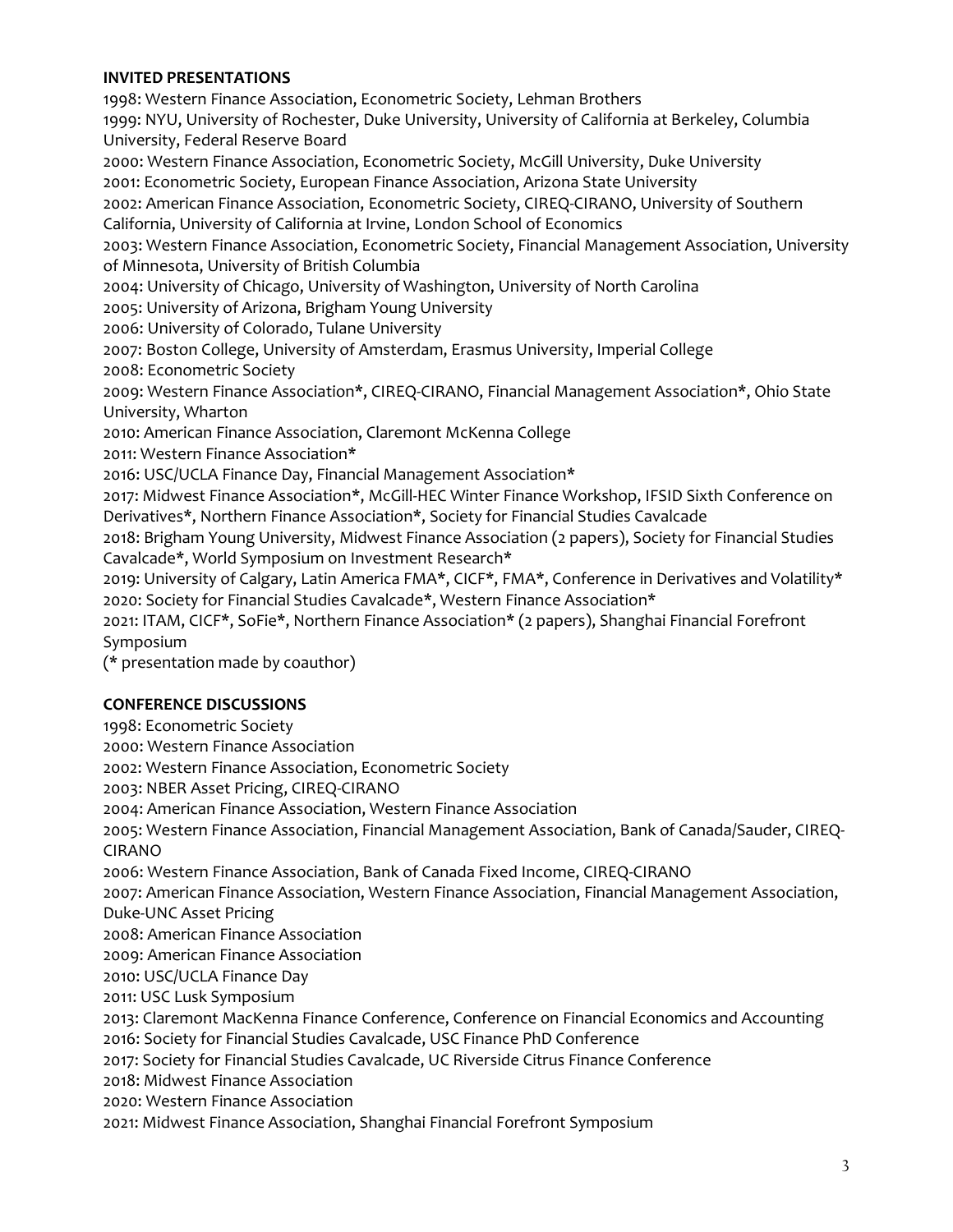### **PROGRAM COMMITTEES**

Western Finance Association: 2003-2021 Society for Financial Studies Cavalcade: 2017-2021 Society for Financial Econometrics: 2008, 2014-2021 ITAM Finance Conference: 2015-2021 Finance Down Under: 2020-2021 Financial Management Association: 2005-2008, 2018-2021 European Finance Association: 2013-2021 Midwest Finance Association: 2017-2021 Northern Finance Association: 2019-2021 Finance Down Under: 2020-2021 European Financial Management Association: 2006 American Finance Association: 2006

#### **EDITORIAL SERVICE**

Journal of Finance: Associate Editor, 2019-present Journal of Financial Econometrics: Associate Editor, 2007-2019 Journal of Business and Economic Statistics: Associate Editor, 2015-2019 Quarterly Journal of Finance: Associate Editor, 2010-2020 Finance Research Letters: Associate Editor, 2009-2013 Review of Derivatives Research: Associate Editor, 2007-2018

#### **REFEREEING**

AER: Insights, Annals of Statistics, Biometrika, Economic Inquiry, Finance Research Letters, Journal of Applied Econometrics, Journal of Banking & Finance, Journal of Business & Economic Statistics, Journal of Econometrics, Journal of Economic Dynamics & Control, Journal of Empirical Finance, Journal of Finance, Journal of Financial Economics, Journal of Financial & Quantitative Analysis, Journal of Financial Econometrics, Journal of the American Statistical Association, Review of Asset Pricing Studies, Review of Derivatives Research, Review of Economic Studies, Review of Economics & Statistics, Review of Finance, Review of Financial Studies, Hong Kong Research Grants Council, National Science Foundation

#### **GRANTS, FELLOWSHIPS, AND AWARDS**

Best paper prize at the Conference on Derivatives and Volatility for "Very Noisy Option Prices and Inferences Regarding Option Returns," 2019 Spängler IQAM Prize for best investments paper in the Review of Finance for "Investing in Disappearing Anomalies," 2017 Finalist for Journal of Finance Smith-Breedon Prize for "Identification of Maximal Affine Term Structure Models," American Finance Association, 2008 Dean's Award for Research Excellence, Marshall School of Business, 2006 Best Paper in Investments for "Mutual Fund Performance with Learning Across Funds," Financial Management Association, 2003 Research Grant, BSI Gamma Foundation, 2001 Graduate Fellowship, National Science Foundation, 1994-1999 Dean's Fellowship for Distinguished Merit, Wharton School of Business, 1994-1998 Phi Beta Kappa, Pomona College, 1992 Pendleton Prize for Best Graduating Student in Economics, Pomona College, 1992